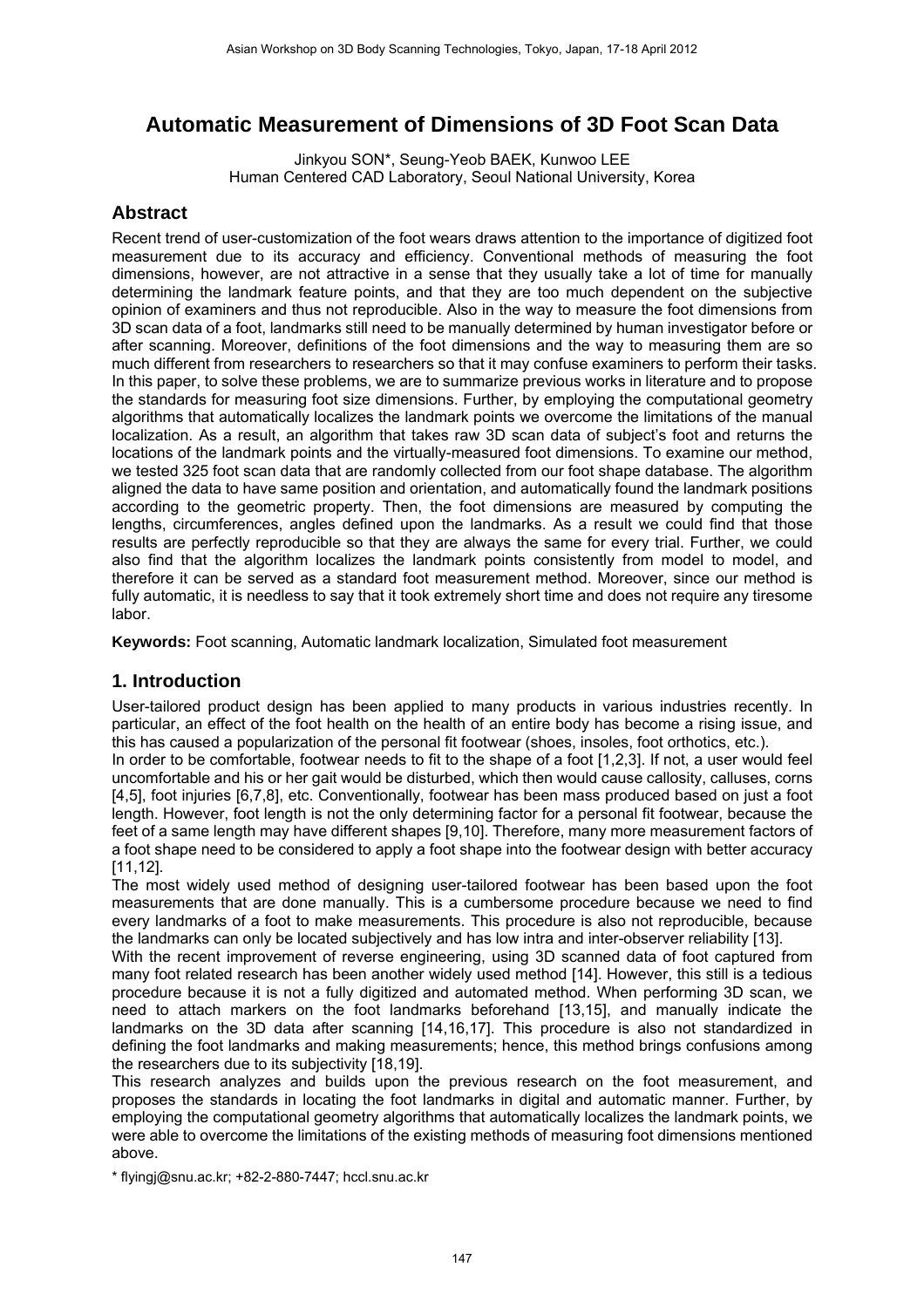# **2. Previous Research**

#### **2.1. Alignment**

Before making any measurement, the alignment of 3D data needs to be done to make the measurements repeatable, because the position and the orientation of the 3D data points differ among each other. The alignment is really important because the value of measurements is dependent on the alignment method we used [20].



*Fig. 1. An example of difference between dimensions by alignment.* 

There are four methods to align in general: Heel Centerline Method(HCL), Brannock Aligment Method(BRN), Pternion-Second Metatarsal Alignment Method(2MT), Medial Archline Method(MAL)[20]. The HCL method uses the base axis which passes through the pternion and the tip of the second toe[21]. The BRN method follows the process of Brannok device [22], a widely used method in the U.S. for measuring foot dimensions, which defines the base axis to be across the pternion and the point which is 38.1mm apart from the first metatarsal head [14]. The base axis of the 2MT method is determined by joining the pternion and the second metatarsal[23]. The MAL method uses the medial arch line of the foot as the base axis.

Although the HCL method is the most commonly used alignment method, the alignment is very sensitive to a deformation of the second toe (for instance, second toe deformation affected by hallux varus) such that a small change in the second toe would result in a huge difference in the measurement and thus not robust; hence, this method is not preferable for the alignment [20]. Since the BRN method uses the constant value of 38.1mm regardless of the foot sizes, it is dependent to the foot size differences, and so thus the alignment. As the 2MT method uses the second metatarsal as a reference, it is more independent to the foot shape deformation like hallux varus [20]; however, the second metatarsal is hard to observe by naked eye, and even harder to locate on 3D scan data. MAL method is easy to find the base axis and is scale independent because it uses medial arch line which is the most noticeable feature of a foot[24,25]. Therefore, we employ the MAL method for alignment due to its features metioned above.

### **2.2. Landmarks**

Important foot-geometrical features that are used for various foot-measurement research include heel point, toe point, first metatarsal head (1MH), fifth metatarsal head (5MH), arch point, arch height point, dorsum, instep point, mid-foot point, heel lateral/medial points (See Figure 6, and Table 1). Heel/toe point are points located at the very rear/front of the foot, whose locations can be trivially determined by finding the most posterior/frontal point in foot length direction [20]. In this reason, many foot alignment methods refer one or both of those points as geometric reference for the process. 1MH and 5MH are one of the most prominent points that could be easily determined through naked eye. In this reason, many relevant researches use these points as landmark points [13, 16, 17, 26]. Manually, these points are located by physical palpation of human investigator based on foot anatomy. Unfortunately, however, there is no obvious method for determining these points automatically, as 3D foot scan data lack information on internal anatomy. In this paper, we define the location of 1MH as a frontal tangent point on a medial bi-tangent line (medial arch line) (see Fig. 2). In addition, we define other remaining tangent point as a heel medial point. Similarly, we also define the location of 5MH as a frontal tangent point on a lateral bi-tangent line (lateral arch line). In the same way, the other remaining tangent point is defined as a heel lateral point.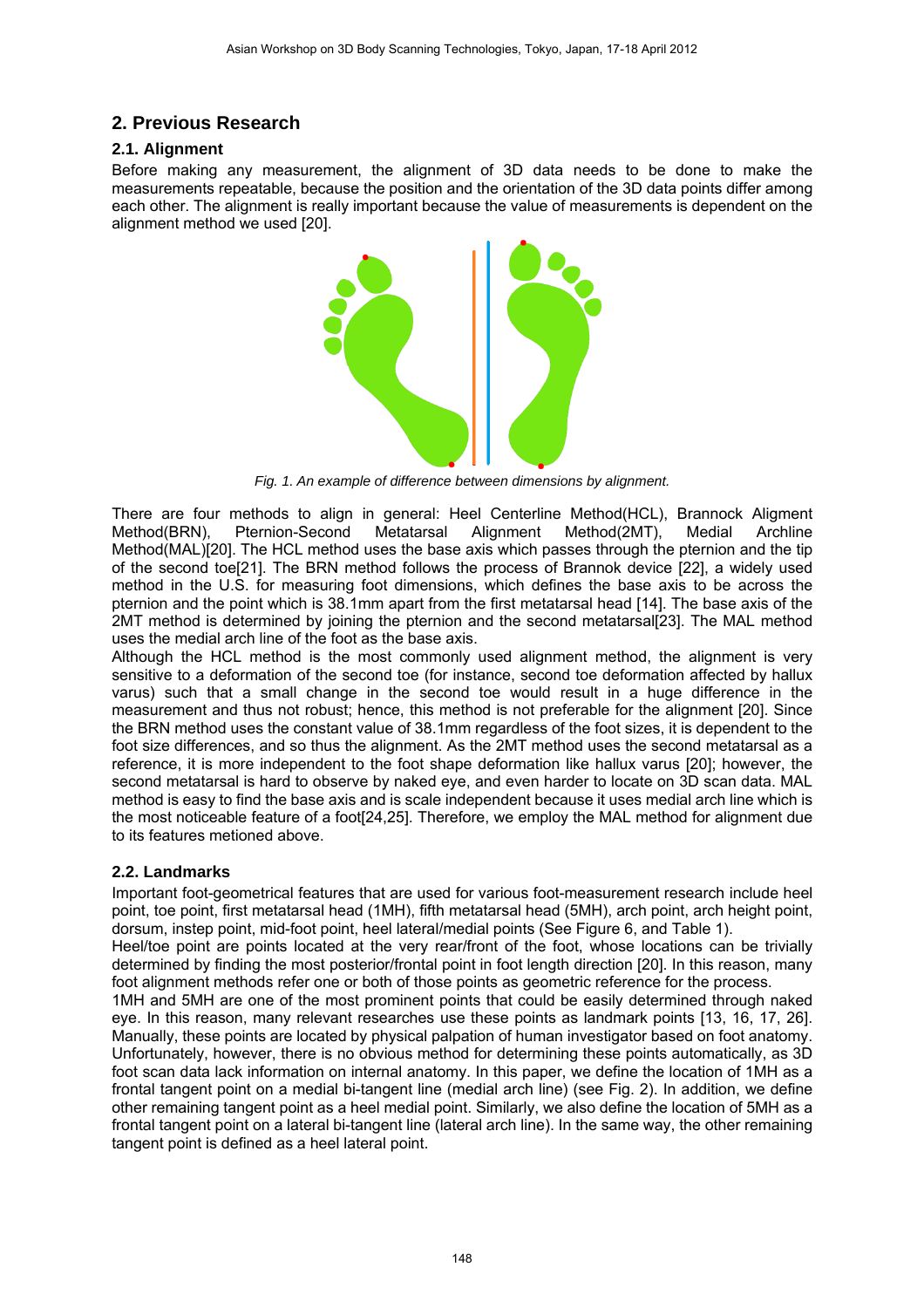Such a way of determining those landmarks is much more robust than the previous methods that estimate 1MH and 5MH as the most protruded points on front foot, and consequently estimate heel medial and lateral points as the widest part on the heel parallel to the line connecting 1MH and 5MH [16, 17].



*Fig. 2. The location of 1MH, 5Mh, heel medial, heel lateral point and medial, lateral arch line.* 

Arch point is the farthest point on the medial arch area in footprint [24]. There are some variations of existing methods to find this point since the word "farthest" can be interpreted in many ways. In this paper, we define the arch point as the farthest point in foot width direction from the medial arch line, in order to improve robustness.

In general, arch height point is defined as the highest point on the instep surface at the location of 50% foot length (midfoot) [27]. This is fine for discriminating flatfoots from normal foots [27], but not suitable for designing the footwear, where the arch height is differently defined as the height of arch support. Therefore, to improve compatibility, we alternate the name 'arch height point' with 'midfoot height point'. Further, we newly define the arch height point as a highest point on a projected line of the medial arch line on the lower foot surface.

Dorsum point is a point defined on upper surface of the mid-foot whose definition varies controversially in many previous researches; in some cases it is defined as a point on talus where instep area and ankle intersect [13, 16, 19], while sometimes defined as a protruded point on navicular bone [27, 28]. In our opinion, it is better to define the dorsum point as a point on the talus bone as like the ones in the former cases, since navicular bone can hardly be distinguished on the 3D scanned surface. Based on this reason, we defined the dorsum point as a point having the biggest curvature on a curve passing through the ridge of instep area.

A list of the abovementioned landmark points and several additional landmarks can be found in Table 1. It is definitely clear the definitions of other landmark points that are not mentioned in this section, and hence we have omitted detailed discussion on them.



*Fig. 3. A graphical illustration of the landmark points*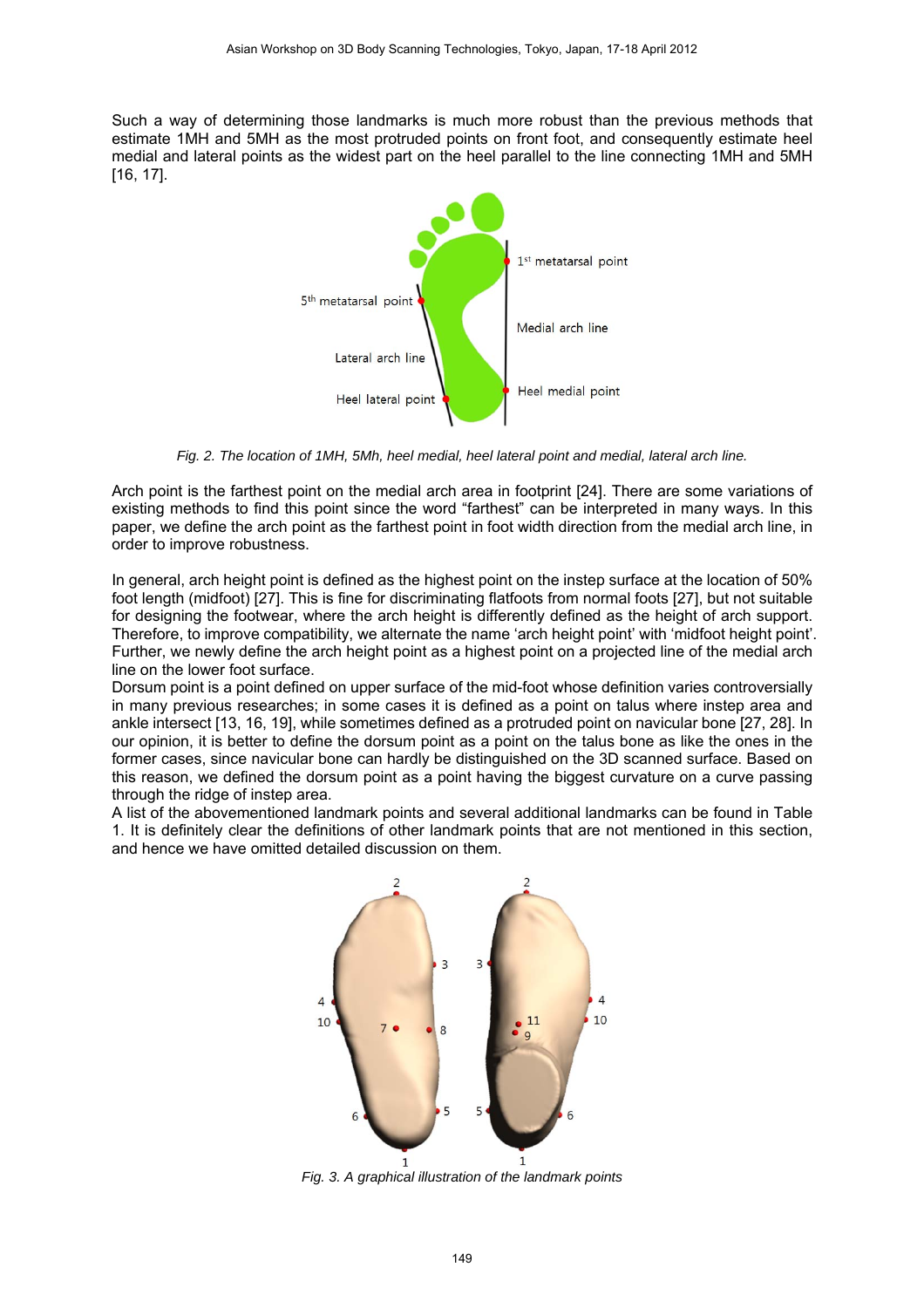# **3. Measuring Algorithm**

The data used in this paper are 3D foot scans of right feet of arbitrary subjects. The subjects are asked to wear socks and stand still on the scanner and to bear 50% of body weight on each foot during the scanning process. Since the same algorithm can be applied obviously to the left foot by mirroring the data, we do not discuss it separately in this paper.

#### **3.1. Alignment**

An algorithm for aligning 3D foot scan data in medial arch line direction is as follows:

 Obtain footprint points by projecting the points whose distance from the ground is lesser than 3mm on to ground plane.

 Compute a 2D convex hull of above points. For computing the convex hull, several existing algorithms such as [29] can be employed.

 From geometry of the footprint, the longest line segment on convex hull polygon is the medial arch line. We hence search for such a line by linearly exploring the line segments to find the medial arch line.

 Rotate along the axis perpendicular to the ground to have y-direction parallel to the medial arch line.

 Translate the data along the y-axis to have zero as the minimum y value. In addition, translate the data along the x-axis to have medial axis line collinear with the y-axis.



*Fig. 4. Process of the alignment.*

#### **3.2. Location of Landmarks**

After the alignment is done, the landmark points defined in section 2.2 is automatically located by the algorithm. This can be trivially done by following the definitions of the landmarks appeared in section 2.2. Following Table 1 lists the landmark points used in this paper and their rigorous mathematical definitions.

*Table 1. Geometric landmarks used for the measurement of foot dimensions.* 

| (1) Heel Point             | A point having the smallest y-coordinate value                                 |  |  |  |  |
|----------------------------|--------------------------------------------------------------------------------|--|--|--|--|
| (2) Toe Point              | A point having the greatest y-coordinate value                                 |  |  |  |  |
| $(3)$ 1MH Point            | The end point of the medial arch                                               |  |  |  |  |
| $(4)$ 5MH Point            | The end point of the lateral arch                                              |  |  |  |  |
| (5) Heel Medial Point      | The starting point of the medial arch line                                     |  |  |  |  |
| (6) Heel Lateral Point     | The starting point of the lateral arch line                                    |  |  |  |  |
| (7) Arch Point             | The most internal point of the arch boundary from the arch line                |  |  |  |  |
| (8) Arch Height Point      | The highest point of a curve projected from the arch line to the foot surface. |  |  |  |  |
| (9) Dorsum Point           | An inflection point near the talus that is located around the intersection     |  |  |  |  |
|                            | between the leg and the foot.                                                  |  |  |  |  |
| (10) Midfoot Lateral Point | The point that has the greatest x-value at 50% of the foot length.             |  |  |  |  |
| (11) Midfoot Height Point  | The point that has the greatest z-value at 50% of the foot length.             |  |  |  |  |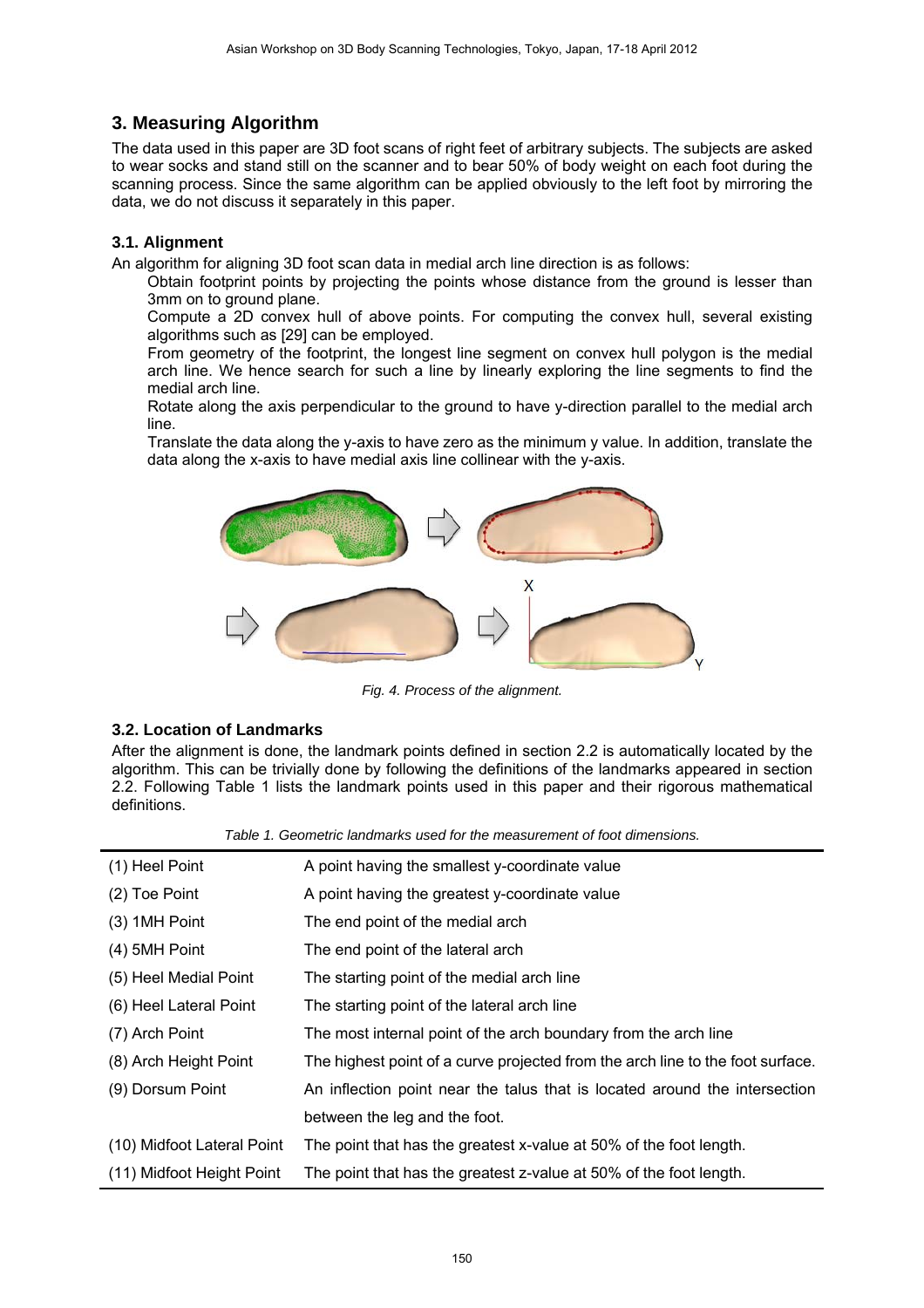#### **3.3. Measurement of dimensions**

There are many dimensions which can be measured from landmarks after alignment and location of landmarks. We measured 20 dimensions used generally in many researches as examples.

| (1) Foot Length           | $2.y - 1.y$         |  |  |  |
|---------------------------|---------------------|--|--|--|
| (2) 1MH Length            | $3.y - 1.y$         |  |  |  |
| (3) 5MH Length            | $4.y - 1.y$         |  |  |  |
| (4) Arch Length           | $3.y - 5.y$         |  |  |  |
| (5) Heel Length           | $5.y - 1.y$         |  |  |  |
| (6) Ball Width            | $4.x - 3.x$         |  |  |  |
| (7) Heel Width            | $6.x - 8.x$         |  |  |  |
| (8) Anatomical Ball Width | Dist(3, 4)          |  |  |  |
| (9) Anatomical Heel Width | Dist(5, 6)          |  |  |  |
| (10) Arch Width           | $7.x - 3.x$         |  |  |  |
| (11) Midfoot Width        | $10.x - 3.x$        |  |  |  |
| (12) Arch Height          | 8.Z                 |  |  |  |
| (13) Dorsal Height        | 9.7                 |  |  |  |
| (14) Midfoot Height       | 11.z                |  |  |  |
| (15) Ball Girth           | Gir(3, 4)           |  |  |  |
| (16) Dorsal Girth         | Gir(7, 11)          |  |  |  |
| (17) Midfoot Girth        | Gir(11, xz-plane)   |  |  |  |
| (18) Ankle Girth          | Gir(9, xy-plane)    |  |  |  |
| (19) Footprint Angle      | Ang $(3-5, 3-7)$    |  |  |  |
| (20) Ball Angle           | Ang $(3-4, x-axis)$ |  |  |  |

\* the numbers in the right column denote the landmark indices in Table 1. Dist(a, b) is the distance between point a and b. Gir(a, b) is the girth of cross-sectional curve passes through point a and b. Gir(a, b-plane)is the girth of cross-sectional curve passes point a and is perpendicular to b-plane. Ang(a-b, c-d) is the angle between line a-b and line c-d. Ang(a-b, c-axis) is the angle between line a-b and c-axis.

#### **4. Test**

#### **4.1. Database**

We used a set of 3D scan data of 325 individuals that were obtained by a NEXCAN 3D foot scan device[30], which is a specially designed laser range scanner for the measurement of foot shapes. The scanner system is able to capture the entire shape of the foot. The scan data consists of almost 20,000 points and 40,000 facet saved in the \*.ply format. Each individual was an adult residing in South Korea who was randomly chosen. All participants were requested to stand straight, with each of their feet bearing half of their body weight.

#### **4.2. Results**

Our algorithm took average time of 0.848s, with maximum of 1.465s, minimum of 0.197s, and the standard deviation was determined to be 0.226s. Table 3. is results of measurement.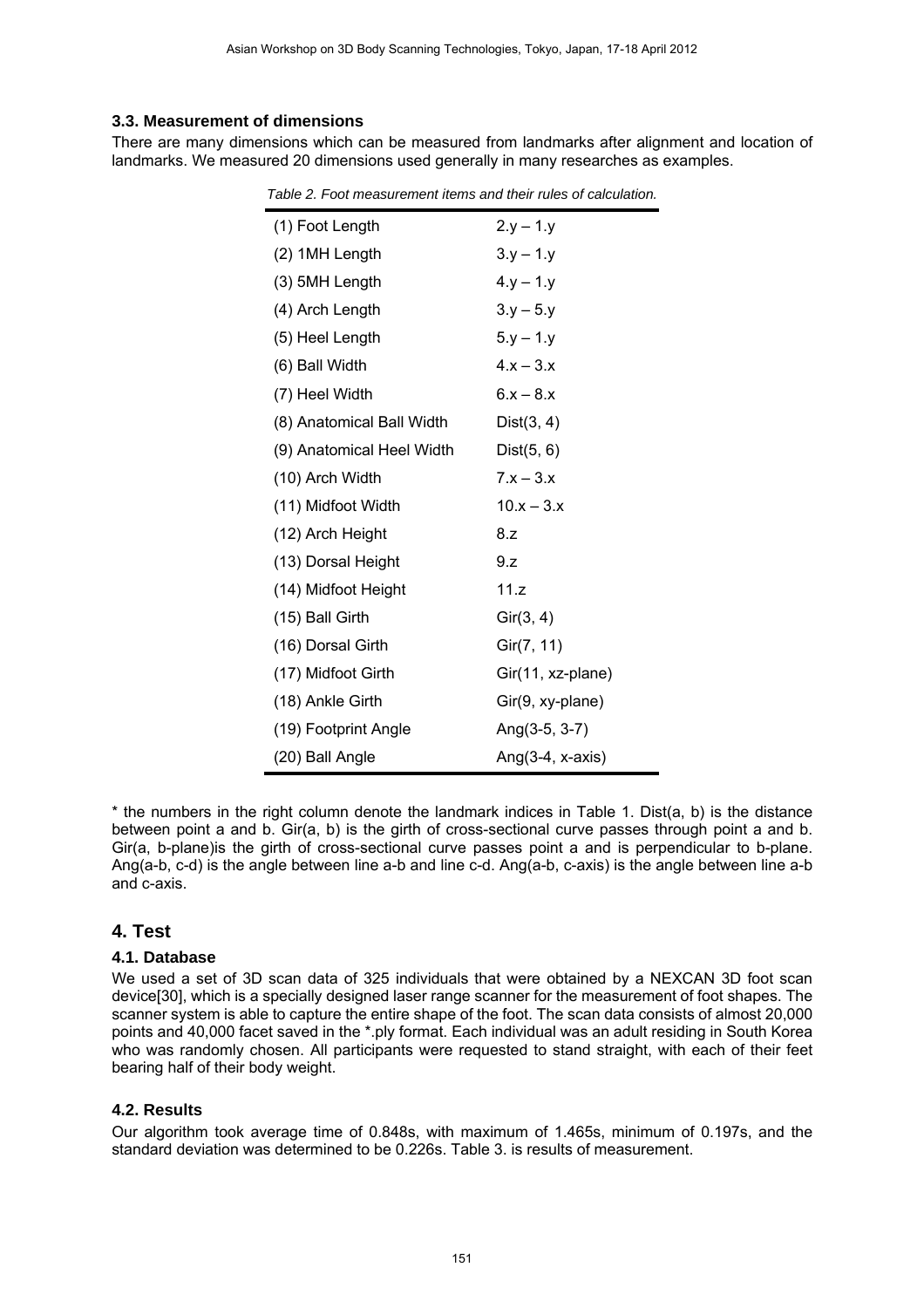| Dimension | Avg      | Min      | Max      | SD      | 25%      | 50%      | 75%      |
|-----------|----------|----------|----------|---------|----------|----------|----------|
| (1)       | 253.4620 | 212.4967 | 285.5804 | 11.6923 | 246.9530 | 251.9911 | 262.0438 |
| (2)       | 146.3397 | 81.7716  | 189.8001 | 12.3726 | 139.3467 | 146.1584 | 153.0760 |
| (3)       | 186.0982 | 155.1624 | 232.9300 | 10.6722 | 179.1815 | 185.7634 | 192.1486 |
| (4)       | 142.4733 | 43.3587  | 181.7365 | 14.5430 | 135.0547 | 143.8973 | 151.1972 |
| (5)       | 99.9057  | 83.4691  | 113.4658 | 4.9313  | 96.5675  | 99.4461  | 102.9572 |
| (6)       | 66.8184  | 53.7386  | 104.4056 | 6.4327  | 63.1156  | 65.8418  | 69.2190  |
| (7)       | 95.7016  | 77.0519  | 109.8755 | 5.6136  | 91.8967  | 95.4983  | 99.3572  |
| (8)       | 256.6945 | 190.7001 | 306.9623 | 19.5189 | 248.7701 | 259.3194 | 268.7972 |
| (9)       | 259.5577 | 207.5600 | 347.3966 | 16.0760 | 250.1622 | 257.6107 | 267.0322 |
| (10)      | 256.3515 | 195.8686 | 293.5336 | 13.3337 | 248.3095 | 256.2515 | 263.5284 |
| (11)      | 269.5985 | 231.1281 | 352.9210 | 15.4708 | 259.0463 | 268.6795 | 279.7939 |
| (12)      | 171.5244 | 123.1610 | 211.8004 | 10.3046 | 165.5709 | 171.4847 | 177.7640 |
| (13)      | 68.7155  | 55.2213  | 130.7449 | 9.0481  | 64.3653  | 67.2741  | 70.5074  |
| (14)      | 107.1157 | 87.0106  | 170.6392 | 8.7478  | 101.9228 | 105.5606 | 110.9364 |
| (15)      | 81.5473  | 67.1747  | 100.6329 | 6.1498  | 77.1397  | 81.0526  | 85.5202  |
| (16)      | 256.1575 | 134.5151 | 340.4592 | 30.1747 | 243.5997 | 260.0578 | 273.3556 |
| (17)      | 28.9571  | 2.4766   | 83.1910  | 9.4421  | 24.7666  | 29.8781  | 35.2850  |
| (18)      | 15.6561  | 1.9339   | 52.0409  | 8.8437  | 10.2036  | 13.6549  | 17.9381  |
| (19)      | 19.6071  | 2.4891   | 43.5103  | 5.7412  | 17.3868  | 20.4105  | 23.2781  |
| (20)      | 24.2939  | 13.9124  | 63.3828  | 7.0825  | 19.6115  | 22.6403  | 27.2830  |

*Table 3. Results of measurement.* 

\* the numbers in the first column denote the dimensions indices in Table 2.

### **5. Conclusion**

The goal of this research was to measure foot dimensions automatically from the 3D foot scan data, and to resolve the problems of investigator-dependency in other previous works. In this spirit, we have reorganized a set of landmark points used for measuring the dimensions and proposed clear and mathematically rigorous definitions of those landmarks that can be hopefully used as a standard in other future works.

To achieve so, we first had collected and surveyed many different kinds of foot alignment methods and then summarized them to derive a conclusion that the medial arch line alignment is the most robust and widely used algorithm. Consequently, based on this medial arch line based framework, we had surveyed various types of landmark points, which are defined in different manners from research to research even for the same landmark, and reorganized them to have the final 11 landmarks having rigorous mathematical definition based on the previous researches. Further, we developed an algorithm that implements the above alignment method and the landmark localization method for the 3D foot scan data. Using resultant landmark locations, we could then measure 20 foot dimensions defined on them.

As a result of our experiment, we could find out that our algorithm performs the same for every trials (reproducibility), takes extremely low time for the computation (efficiency), and automatically and directly measures the data from 3D foot scans without the need of human investigator (convenience).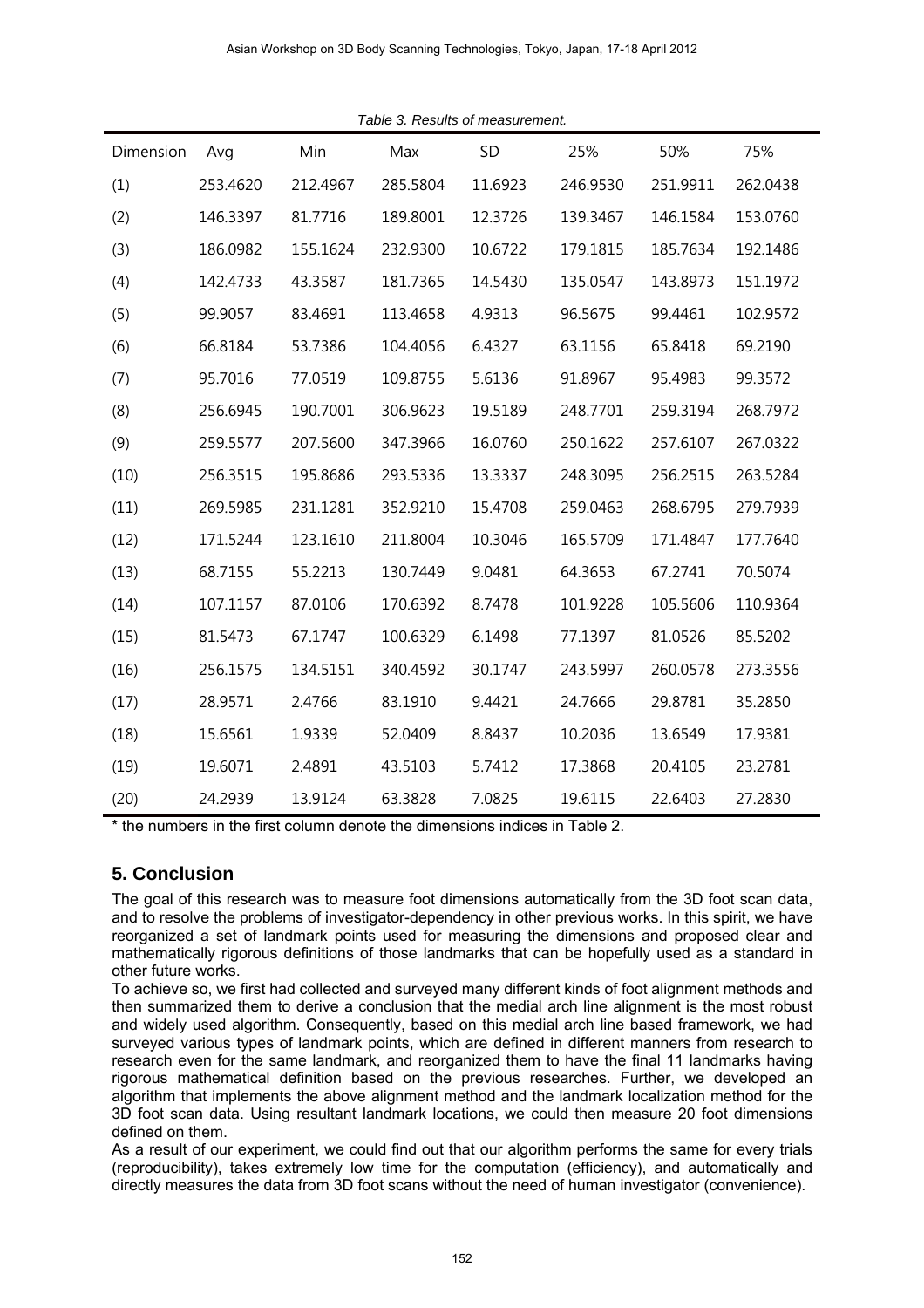However, for some cases when the subject has severe foot disease that results geometric deformation of the foot shape, such as when the foot is extremely flat so that the medial arch line cannot be determined from the scan data or when the 1st toe is bent toward medio-lateral direction from severe hallux varus, our algorithm cannot be applied and still requires human investigator to manually and of course inaccurately and unreproducibly locate the landmark locations. But, it is so true that human foot shapes greatly differs from person to person, and it seems there could be no perfect algorithm that can be applied robustly regardless of the subjects' foot shapes.

Based on the research presented in this paper, our future work includes deeper geometry analysis on the foot shapes and the statistical shape analysis on the database. From those consequent researches, we expect to have detailed foot anthropometry data that can benefit various relevant industries.

### **Acknowledgment**

This research was supported by a grant funded by the Small and Medium Business Administration of Korea.

This research was supported by Basic Science Research Program through the National Research Foundation of Korea (NRF) funded by the Ministry of Education, Science and Technology (2011-0001147).

This research project was supported by the Sports Promotion Fund of Seoul Olympic Sports Promotion Foundation from Ministry of Culture, Sports and Tourism.

# **References**

- 1. Janisse, D. J., (1992): "The art and science of fitting shoes", Foot Ankle, Vol. 13, No. 5, pp. 257-262.
- 2. Goonetilleke, R. S., Luximon, A., Tsui, K. L., (2000): "The quality of footwear fit: what we know, don't know and should know", Proceedings of Human Factors and Ergonomics Society Conference 2000, San Diego, CA, Vol. 2, pp. 515-518.
- 3. Witana, C. P., Goonetilleke R. S., Feng, J., (2004): "Dimensional differences for evaluating the quality of footwear fit", Ergonomics, Vol. 47, No. 12, pp. 1301-1317.
- 4. Singh, D., Bentley, G., Trevino, S. G., (1996): "Callosities, corns and calluses", British Medical Journal, Vol. 312, No. 1, pp. 1403-1406.
- 5. Watkins, P., J., (2003): "The diabetic foot", British Medical Journal, Vol. 326, No. 3, pp. 977-979
- 6. Hamill, J., Bates, B. T., Knutzen, K. M., Kirkpatrick, G. M., (1989): "Relationship between selected static and dynamic lower extremity measurers", Clinical Biomechanics, Vol. 4, pp. 217-225.
- 7. Messier, S. P., Davies, S. E., Curl, W. W., Lowery, R. B., Pack, R. J., (1991): "Etiology factors associated with patellofemoral pain in runners", Medicine and Science in Sports and Exercise, Vol. 23, pp. 1008-1015.
- 8. Frey, C., (2000): "Foot health and shoewear for women", Clinical Orthopaedics, Vol. 372, pp. 32-44.
- 9. Goonetilleke, R. S., Ho, E.C.F., So, R.H.Y., (1997): "Foot sizing beyond the 2-D Brannock method", Annual Journal of IIE, pp. 28-31.
- 10. Xiong, S., Goonetilleke, R. S., Witana C. P., Lee, A. E. Y., (2008): "Modelling foot height and foot shape-related dimensions", Ergonomics, Vol. 51, No. 8, pp. 1272-1289.
- 11. Rossi, W. Al., (1988): "The futile search for the perfect shoe fit", Journal of Testing and Evaluation, Vol. 16, No. 4, pp. 393-403.
- 12. Cheng, F. T., Perng, D. B., (1999): "A systematic approach for developing a foot size information system for shoe last design", International Journal of Industrial Ergonomics, Vol. 25, pp.171-185.
- 13. Liu, W., Miller, J., Stefanyshyn, D., Nigg, B. M., (1999): "Accuracy and reliability of a technique for quantifying foot shape, dimensions and structural characteristics", Ergonomics, Vol. 42, No. 2, pp. 346–358.
- 14. Mauch, M., Grau, S., Krauss, I., Maiwald, C., Horstmann, T., (2009): "A new approach to children's footwear based on foot type classification", Ergonomics, Vol. 52, No. 8, pp. 999-1008.
- 15. Witana, C. P., Xiong, S., Zhao, J., Goonetilleke, R. S, (2006): "Foot measurements from three-dimensional scans: A comparison and evaluation of different methods", International Journal of Industrial Ergonomics, Vol. 36, pp. 789-807.
- 16. Mauch M., Grau, S., Krauss, I., Maiwald, C., Horstmann, T., (2008): "Foot morphology of normal, underweight and overwight children", International Journal of Obesity, Vol. 32, pp. 1068-1075.